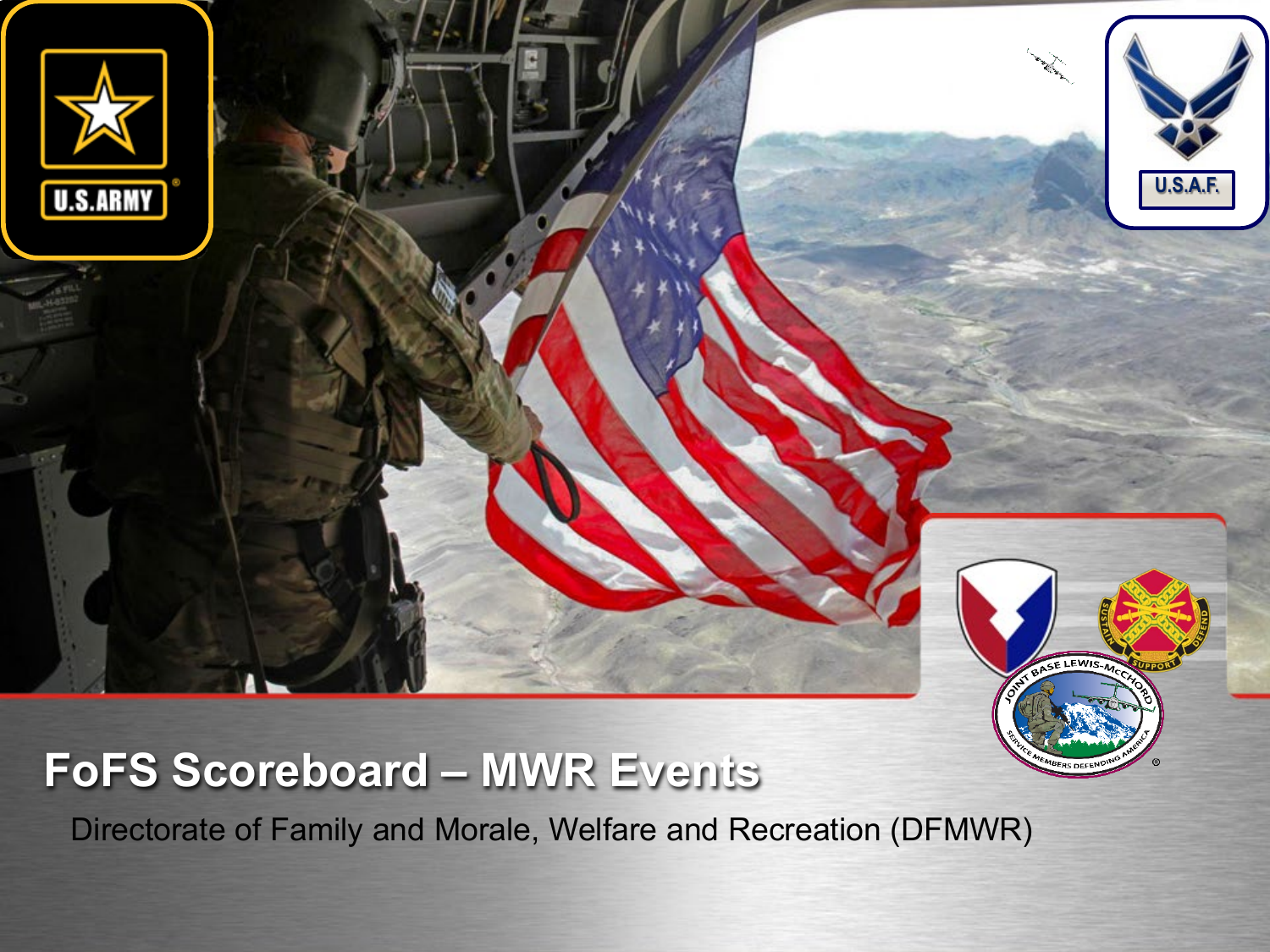

# **FoFS Scoreboard – 3 June 2022**





| Leaderboard   | <b>BDE/GRP</b>  | <b>BTN/SQD</b>                 |
|---------------|-----------------|--------------------------------|
| <b>First</b>  | <b>1-2 SBCT</b> | <b>HHC 5th SFAB</b>            |
| <b>Second</b> | <b>16 CAB</b>   | 13 CCSB                        |
| <b>Third</b>  | <b>555 ENG</b>  | 1 <sup>st</sup> BTN, 189<br>ΙN |



#### **CC Softball**

Mon - Thurs evenings at LNAC 1700-2100

#### **Youth Baseball/Lil Batters**

1 May- 9 June at Youth Sports Fields

#### **Break and Billiards**

11 May – 17 July at Warrior Zone **Call of Duty League**

11 May – 17 July at Warrior Zone

#### **Sound to Narrows 12K**

11 June at Point Defiance

#### **ODR Fishing Derby**

11 June at Shoreline Park

#### **CC Outdoor Basketball**

13 July at LNAC **Combat Biathlon**

9 July at Sportsman's Range

#### **Freedom Run**

16 July MWR Fest Tent

**Scan for more information on FoFS activities Scan for more information to Partner with Us!**

# **Current Activities Upcoming SFRG/PO/Booster Ops**

### **Concessions/Food Booth**

- Intramural Softball Games
- ODR Expo/Fishing Derby
- Freedom Run

### **Kids Activities/Games Booth**

- Intramural Softball Games
- ODR Expo/Fishing Derby

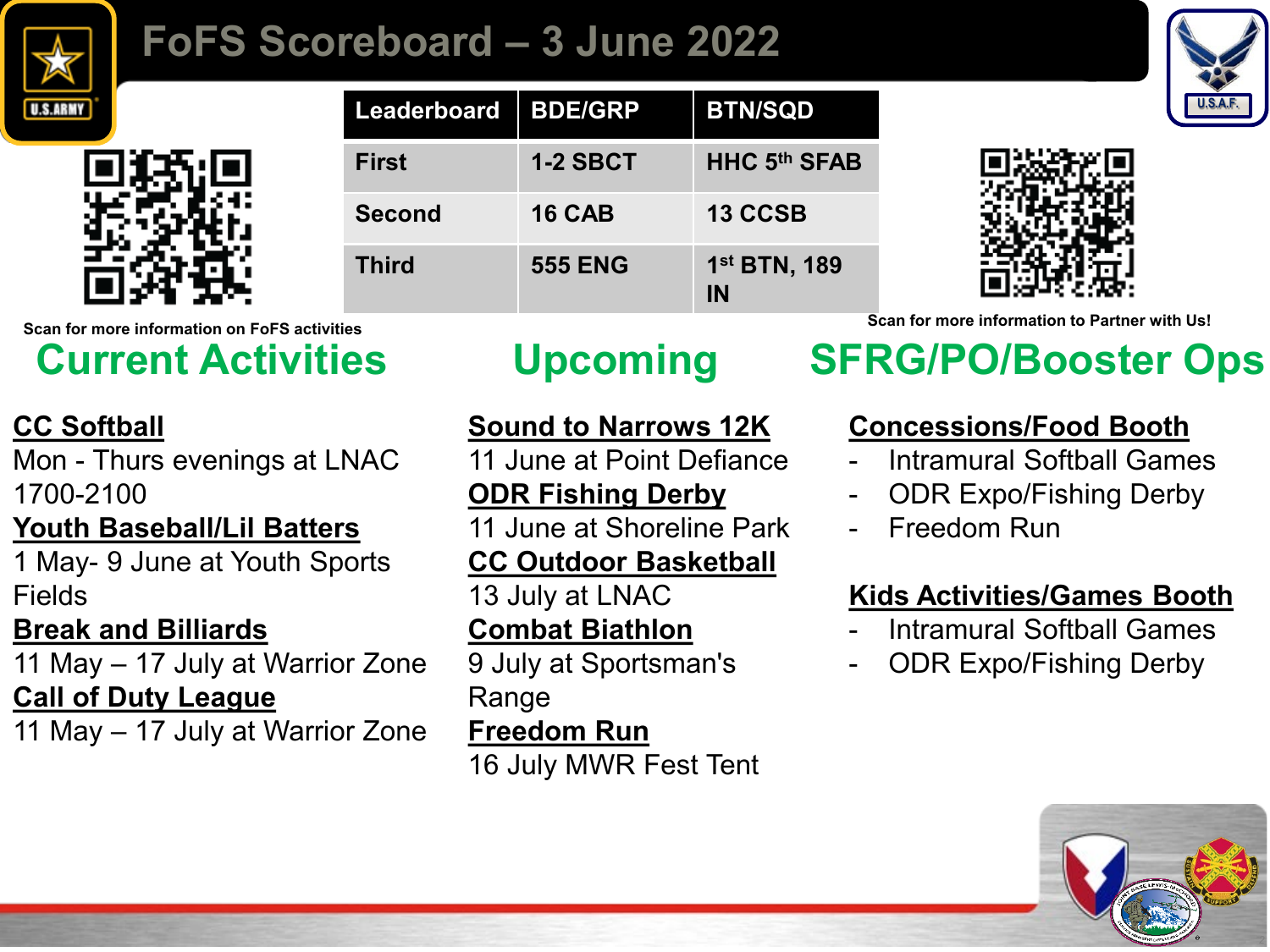

## **FoFS Scoreboard – 3 June 2022**



Fields of Friendly Strife, BDE-GRP